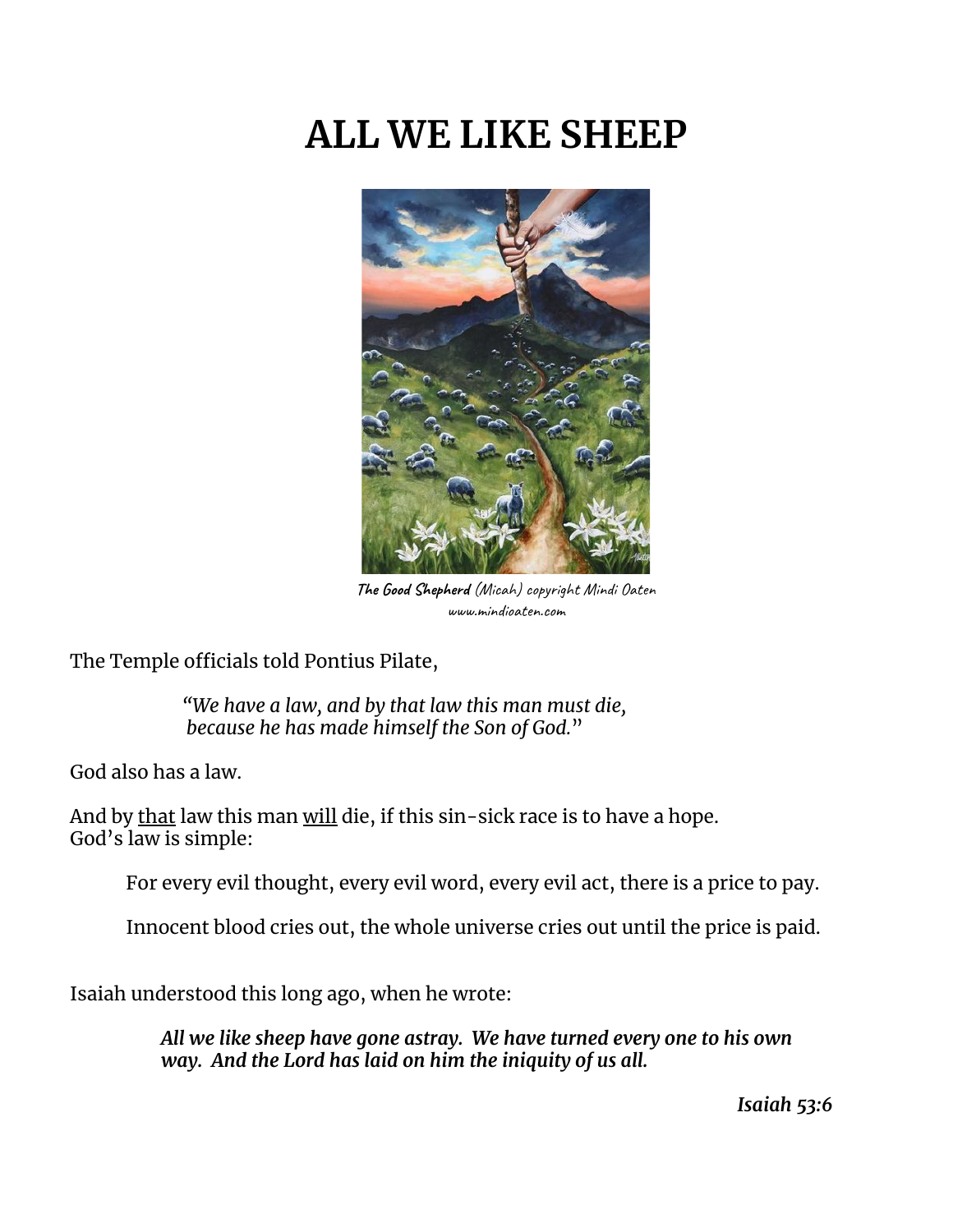It was just another crucifixion, like thousands before it. Criminals, outsiders, anyone who displeased the Roman governor. Nail 'em up! Hang 'em out to die! Crucifixions took place in public, as a warning. Watch yourself. It could happen to you.

As he hangs there between two criminals, the Temple officials stand nearby, stroking their beards with satisfaction. Off to the side some women are weeping.

Strange. The sky has grown dark. And as he breathes his last breath the earth begins to tremble. A minor earthquake. Nothing to worry about. It happens all the time. Up in the Temple the few Levites who stayed behind are terrified. The earthquake has ripped apart the heavy veil which concealed the Holy of Holies, exposing this sacred space to common view.

### **What's going on?**

### **No one has a clue.**

What they were looking at, and what we are looking at back across the centuries, is the pivotal moment in the history of this troubled planet.

The God of the universe, in the person of that dying man, is taking upon himself the evil, the guilt, the curse hanging over the entire human race, dragging it down into the Abyss forever.



Our Sins Nailed to the Cross; from fulofeyes.com

This man, who healed the sick, opened the eyes of the blind, raised the dead, now dies in utter weakness. And as he dies, his Spirit tears apart that veil in the Temple, as a sign that he has now opened the way for us into the blazing presence of God.

This crucifixion is the power which can bring you and me from darkness into the magnificent light of God's World—

not after we die, but now, here in this life!

*"And I, when I am lifted up from the earth (on the cross) will draw all people to myself."*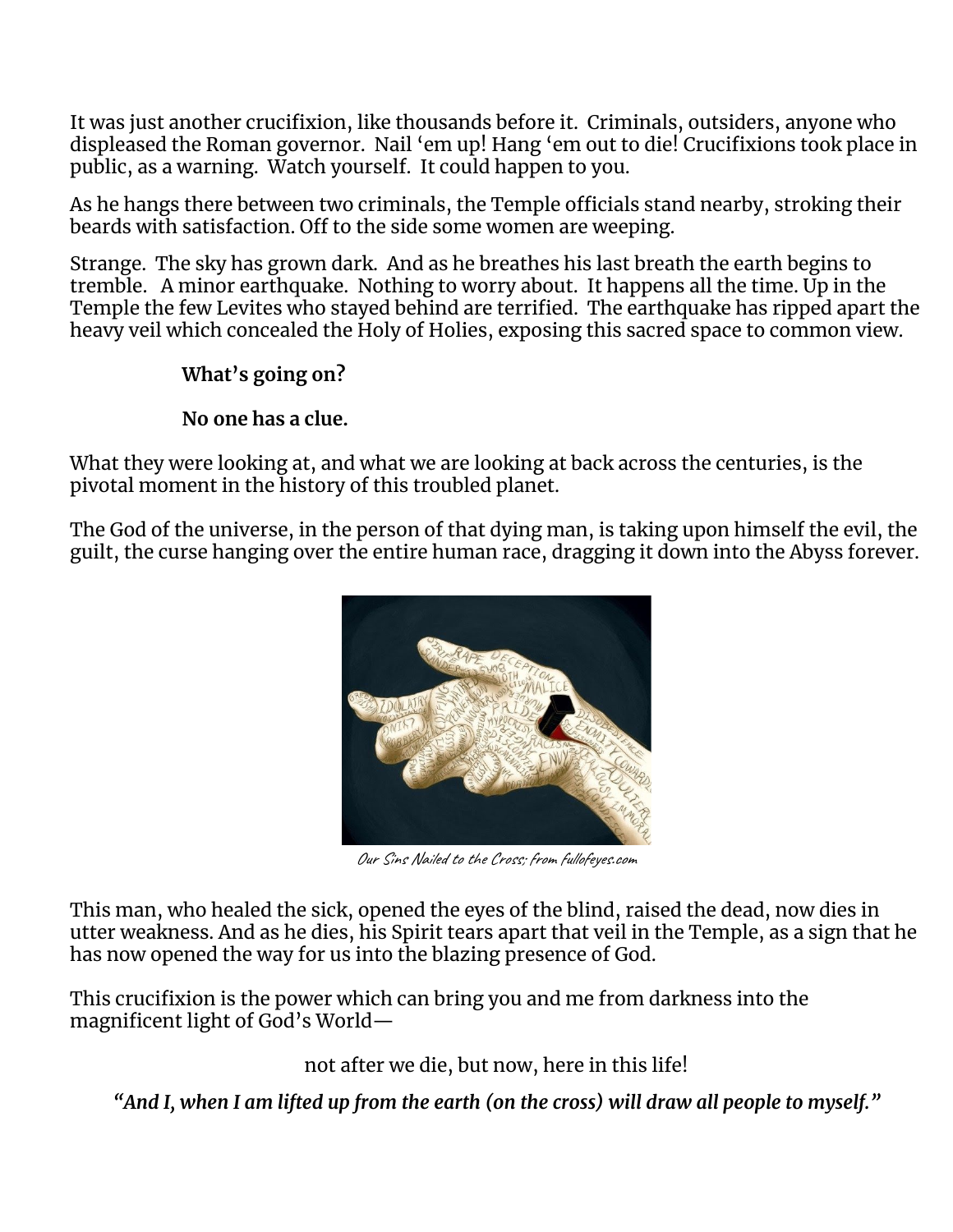## All people.

Sooner or later we will all get there. We will encounter that cross, and we will begin to understand exactly what divine forgiveness means.

And then we decide, every day, for the rest of our lives:

Am I going to receive God's forgiveness and walk in it?

Am I going to abandon the darkness of my own ego, and live by the power of that cross?

Or am I going to sigh, turn and walk away?

Here's what the crucified Lord offers us when we draw near to his cross and open our hearts:

Freedom from our past.

Forgiveness of our sins.

Eyes to see God's Kingdom

Power to live as daughters and sons of God.

### **Freedom from our past**

Some of us are always looking back. Always trying to relive the good old days. And some of us are still dragging with us regrets and resentments from things that happened years ago. And some of us are still trying to prove ourselves to that hard-nosed teacher, or that skeptical uncle, or that father we could never please.

When we come to the cross and open our hearts, the blood of that dying man washes it all away. All that regret, all that fantasy, all that bitterness.

"You've given it to me," says the Crucified One, "I'll take care of it. Just put your hands on the plow, follow me, and never look back."

### **Forgiveness of our sins**

Who can explain it? Who can understand it? When we draw near to the cross, staggering under the weight of our guilt, Jesus says, "Your sins are forgiven."

# And they're gone!

And now the Crucified One empowers us to show that same forgiveness to those who have sinned against us. And as we walk in forgiveness, we have peace which passes all understanding.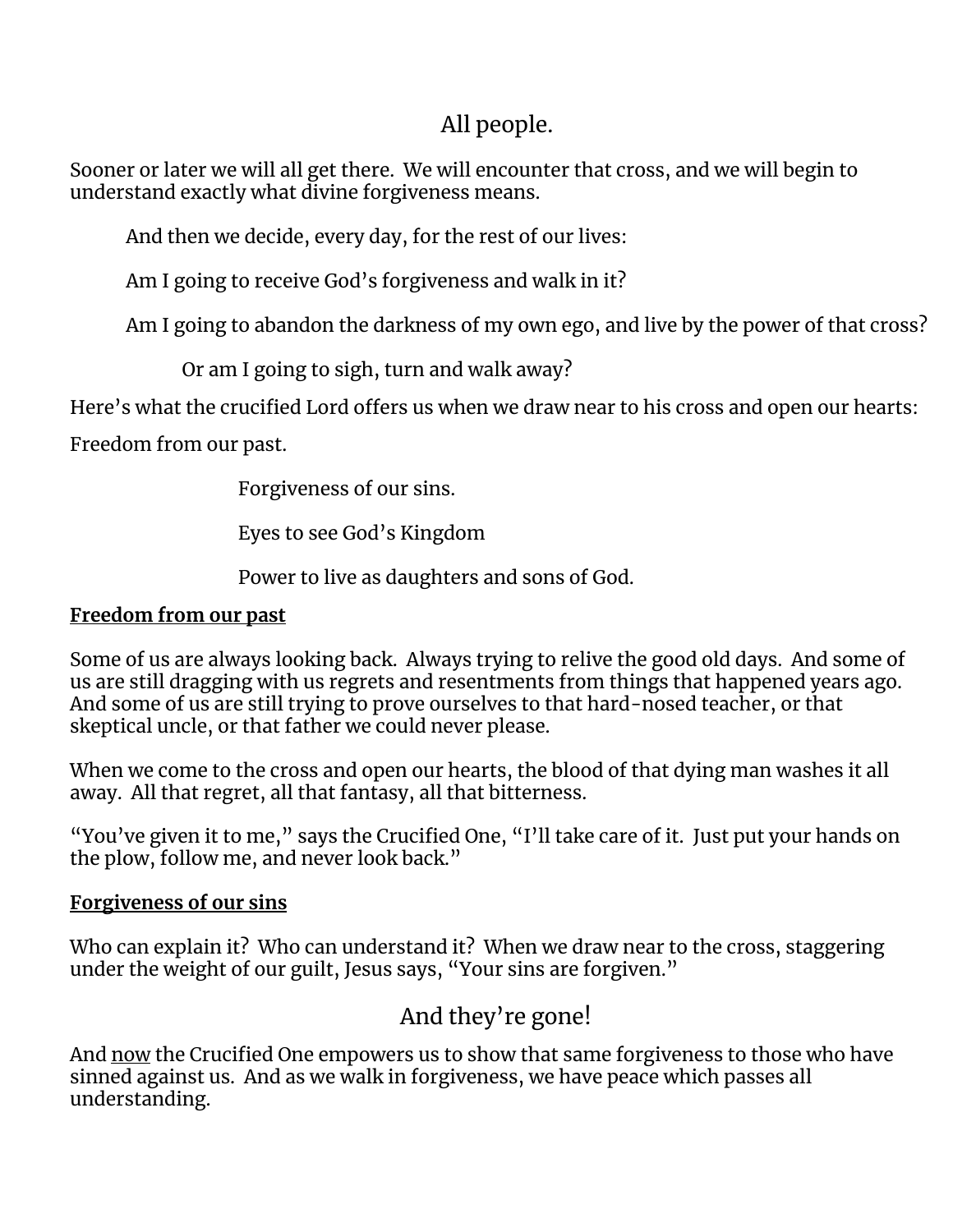### **Eyes to see God's Kingdom**

*Amazing grace, how sweet the sound That saved a wretch like me. I once was lost, but now am found, Was blind, but now I see.*

What do I see? I see God's World, the Kingdom Jesus planted on this earth by his death on that cross. So that when I pray, "*Thy Kingdom come*!" I know the difference between God's World and this world.

God's World will remain on this earth long after the Lord has cleaned up this mess.

And God's world is open to us right now.

### **Power to live as daughters and sons of God**

Power.

Paul writes,

*When I came to you, brethren, I did not come proclaiming to you the testimony of God in lofty words or wisdom. For I decided to know nothing among you except Jesus Christ and him crucified.*

*And I was with you in weakness and in much fear and trembling; and my speech and my message were not in plausible words of wisdom, but in demonstration of the Spirit and of power, that your faith might not rest in the wisdom of men but in the power of God.*

*I Corinthians 2:1-5*



[deviantart.com/signesandelin](https://www.deviantart.com/signesandelin)

It's when Jesus takes us down into his death and up into his resurrection-- that's when we begin to taste the power of the World to Come.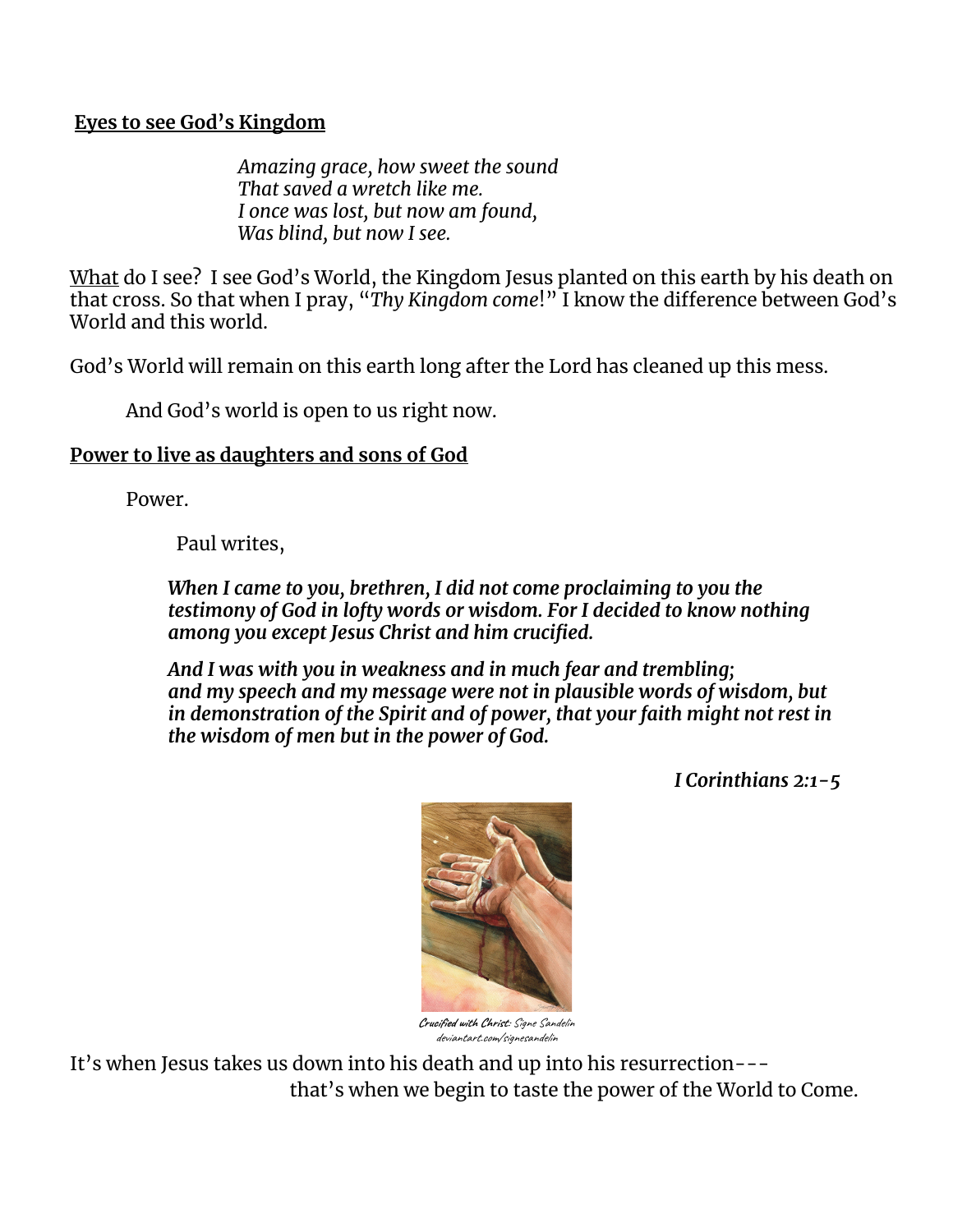We die with him and rise with him every day afresh. Until we can say with Paul,

*"I am crucified with Christ. It is no longer I who live, but Christ, who lives in me. And the life I now live in the flesh, I live by faith in the Son of God, who loved me and gave himself for me."*

*Galatians 2:20*

This man, who healed the sick, opened the eyes of the blind, raised the dead, *dies in utter weakness*. And as he dies, his Spirit tears apart the veil of the Temple, opening a way for us into the blazing presence of God.



**God So Loved the World:** Signe Sandelin [deviantart.com/signesandelin](https://www.deviantart.com/signesandelin)

We can enter that presence, not after we die, but right now, even as we read these words.

We can draw near to the crucified Lord and be lifted out of our miseries into God's World.

Or we can sigh, turn and walk away.

At the cross he gives us…

Freedom from our past.

Forgiveness of our sins.

Eyes to see God's Kingdom.

Power to live as daughters and sons of God.

The door is open.

The Crucified Lord is waiting.